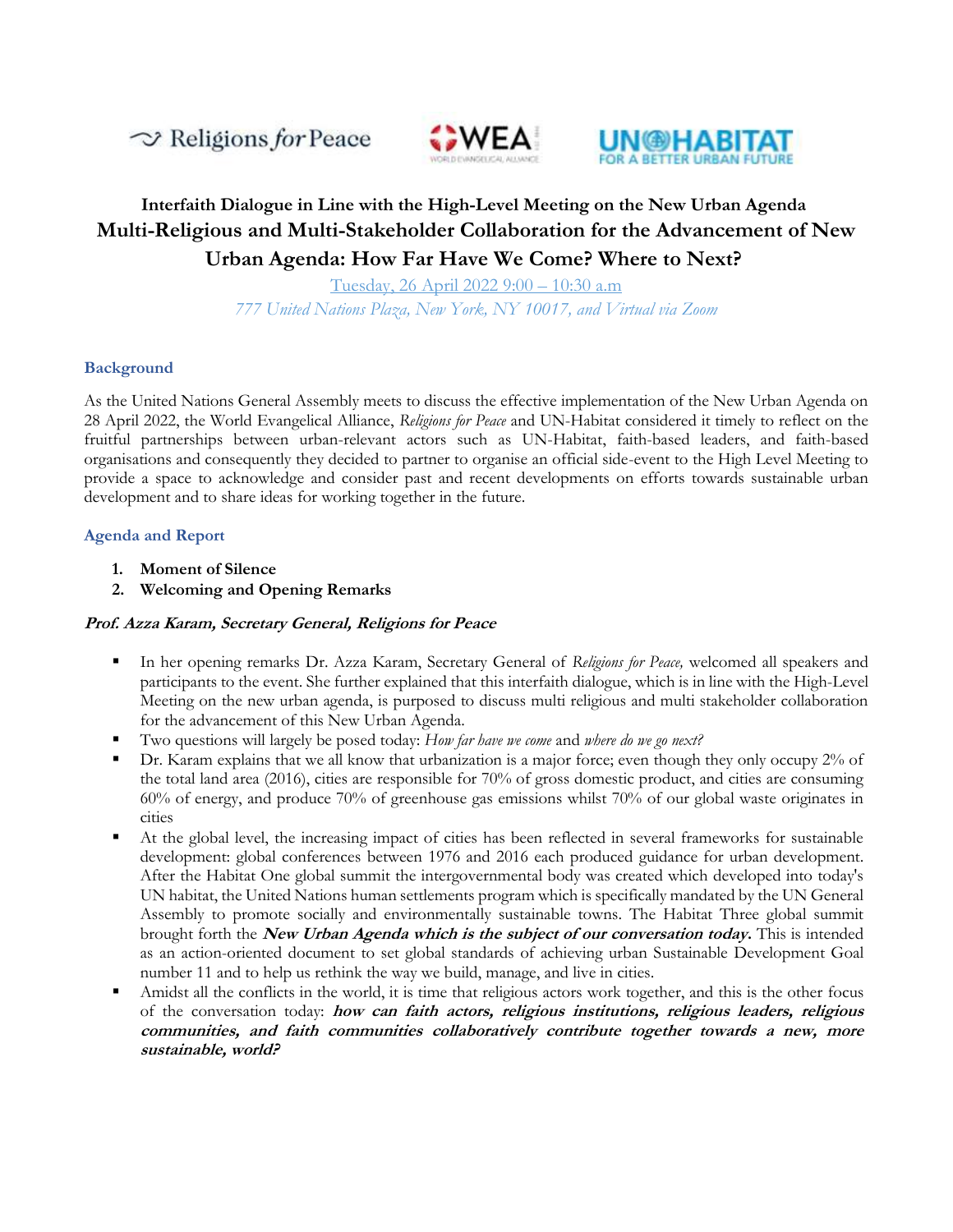#### **Prof. Dr. Thomas Schirrmacher, Secretary General, World Evangelical Alliance and Co-President, Religions for Peace**

- In his opening remarks and in his capacity as the Secretary General of the World Evangelical Alliance Dr. Schirrmacher is greeting everyone on behalf of 600 million Christians around the world, many of which live, work, and play in large cities and whose daily living reality and lives are shaped by cities and who in their turn shape cities. DR. Schirrmacher continues to explain that:
- Urban settlements have a specific theological relevance for Christians, as the Bible teaches us that mankind was created in a garden, but ultimately humanity lives in the city, at the end of all times.
- We are delighted to be co-hosting this interface dialogue as we have enjoyed many years of good cooperation with both partners, UN-Habitat and *Religions for Peace.*
- The World Evangelical Alliance was one of the few religious organizations that participated in the United Nations Habitat Three global summit as we convened a parallel event that Habitat Three would use to campaign a statement on cities requested by Christian organizations worldwide that explicitly supports the new urban agenda entitled the **"Gospel and the future of cities, a call to action".**
- Thus, we are very happy to be able to support the next chapter of faith engagement actively and to work towards a stronger cooperation with all the speakers today and UN-Habitat.

## **Mr. Andre Dzikus, Head, Urban Basic Service, UN-Habitat**

- In his opening remarks and as official representative of UN-Habitat, Mr. Andre Dzikus head of the Urban Basic Service at UN-Habitat, announces it a great pleasure to participate in the Interfaith Dialogue on the New Urban Agenda and extends the gratitude of Ms. Maimunah Mohd Sharif, Executive Director of UN-Habitat, to the speakers on sharing these important interventions today. Mr. Dzikus further emphasizes that:
- UN-Habitat encourages this joint initiative because it considers it a strengthening of the working relationship between UN-Habitat and faith-based organisations who have a vital role to play in implementing the New Urban Agenda. UN-Habitat implements the agenda with Member States, but it recognizes that faith-based partners are important actors in achieving the overall goal. Therefore, UN-Habitat is happy to partner in this Interfaith Dialogue and considers it a very good journey to start off.
- The New Urban Agenda is a tool for localizing the Sustainable Development Goals (SDGs) especially on a city level, but also for other critical teachings which should be addressed at the local level. UN-Habitat feels strongly that faith-based organizations play a very, very crucial role at the local level.
- We must keep in mind that one in three people live in slums and that they are facing challenges in cities. These challenges present a strong reflection of how widespread the inequalities of civil liberties are. The question is: *how can we address these challenges?* There is a significance of urbanization for sustainable development through which we can continue to improve the quality of life. Therefore, it signified a real turning point when the UN agenda was adopted, and we saw that cities became a part of that agenda.
- We are increasingly seeing that cities are the solution for addressing challenges, and that if we manage cities well, there are great opportunities for reducing poverty and inequality.

## **3. Framing the Issue**

## **Dr. Chris Elisara, Co-Director, Sustainability Center, World Evangelical Alliance**

- Dr. Chris Elisara, co-director of the Sustainability Center for the World Evangelical Alliance, underscores the importance of today's Interfaith Dialogue as part of the formal side events that UN-Habitat High Level Meeting on the New Urban Agenda which comes six years after Habitat III and the ratification of the New Urban Agenda [\(https://habitat3.org/the-new-urban-agenda/](https://habitat3.org/the-new-urban-agenda/) and [https://unhabitat.org/the-new-urban-agenda](https://unhabitat.org/the-new-urban-agenda-illustrated)[illustrated](https://unhabitat.org/the-new-urban-agenda-illustrated)). Dr. Elisara continues to explain the framework and objective of today's panel as follows:
- The purpose of this dialogue is to put theory into action: to have more collaboration, to be more effective, and to have greater impact in cities globally.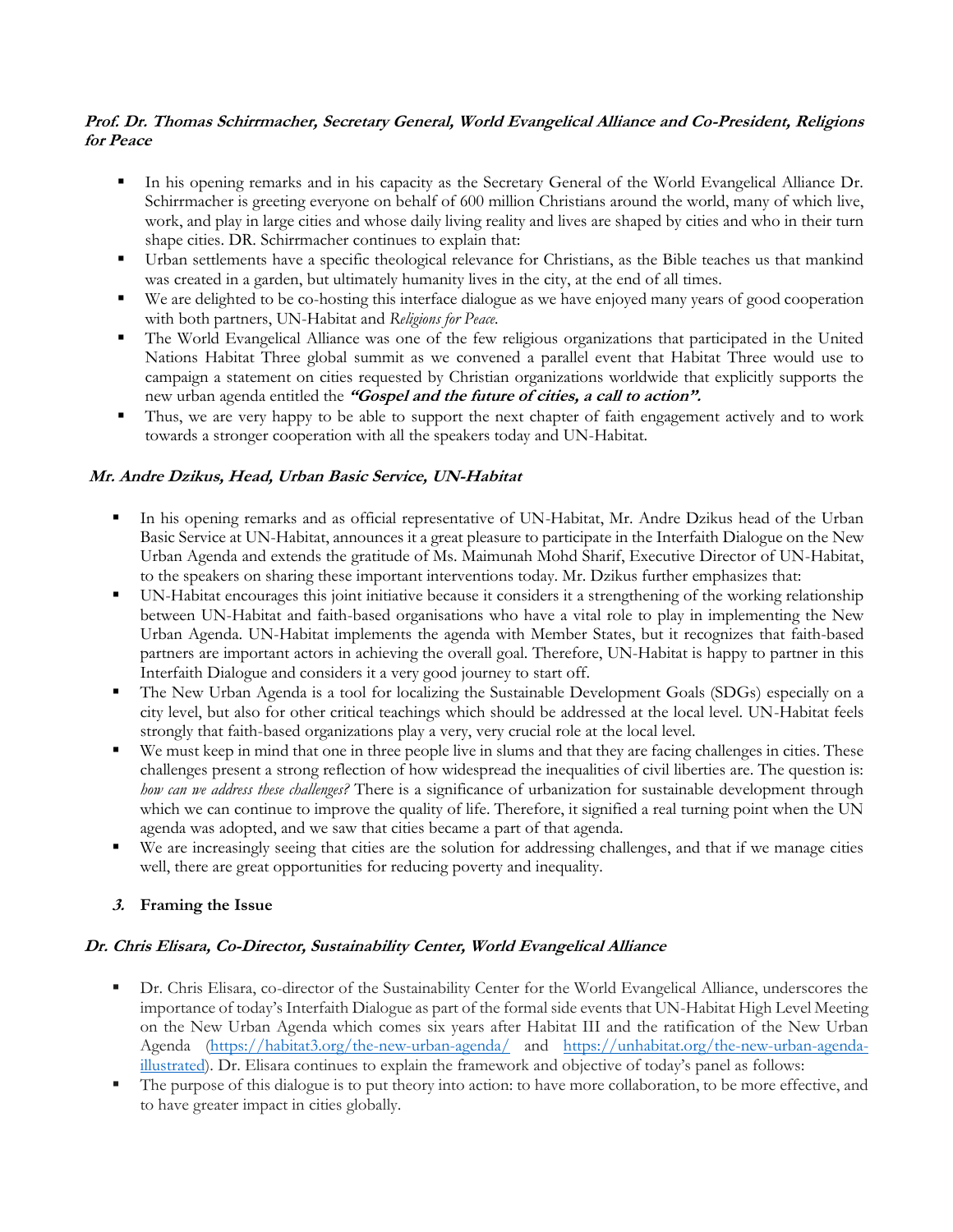- The intended outcome, as stated in the concept note, is for this dialogue to help set the table for substantial follow up work and dialogue and to plan next steps in the "**formation of an international representative specialist urban expert multi-faith body that can work with UN-Habitat and other UN agencies and international bodies."**
- Yesterday morning (April 25<sup>th</sup>) during their High Level Event the World Urban Campaign (which is the civil society and advocacy arm of UN-Habitat), launched ["The City We Need Now,"](https://www.worldurbancampaign.org/tcwn.) which is an updating of the seminal **City We Need 2.0** statement produced in 2016 by the World Urban Campaign to influence Habitat III and the New Urban Agenda. **The City We Need Now** includes 10 principles and action items. It is the first UN-Habitat document of this type of time that Dr. Elisara is aware of that a explicitly affirms and encourages faith-based organizations to be committed to sustainable cities (principle #4 action item #4).
- Another positive example is the UN-Habitat Flagship Program [SDG Cities](https://www.sdg-cities.org/) whose new strategic roadmap includes faith-based communities as one of their six implementation windows with the details to be filled out starting with a convening at [WUF11](https://wuf.unhabitat.org/) (we encourage registration for WUF11 as many of the side-events will be in hybrid format).
- It took six years for religious institutions, faith leaders and Faith-Based Organisations (FBOs) to start playing an increasing role in the urban dialogue, with significant events including the first Faith-Based Urban Thinkers Campus in 2017. This gathering produced the historic "Singapore Declaration," a multi-faith statement acknowledging the necessity of faith-based perspectives, and working relationships with faith-based organizations, for the success of the New Urban Agenda (NUA).
- Today's dialogue, and the follow-up work that is planned, is purposed to create an interfaith inclusive path towards substantive engagement and meaningful FBO contributions to the 2nd UN Habitat Assembly in 2023. Thus, we are in an unprecedented historic moment of mutual welcoming, and we can and should build on this opportunity for mutual agreement and collaboration between religions and UN-Habitat to create "the cities we need now" though planning, building, and fixing what's not currently working.
- Lastly, Dr. Elisara also emphasis the importance of pressing into more dialogue—dialogue between FBO's and UN-Habitat, deep dialogue **within** faith traditions about cities, and deep dialogue **between** faith traditions about their respective faith perspectives on cities and the practices, tools, and resources they bring to bear on advancing just and sustainable cities for all. Such exchange and dialogue will help FBO's and UN-Habitat maximize the impact of their work.

## **4. Multi-religious Perspectives**

## **Moderated by Mr. Daniel Perell, Representative to the United Nations, Bahá'í International, New York**

- Mr. Daniel Perell, representative of the Baha'i International Community to the United Nations in New York, presents today's interfaith panel as a whirlwind tour of different dimensions and intersections between faithbased actors and the new urban agenda.
- He expresses experiencing an honest fear to cities as they are exaggerated examples of the unsustainable characteristics of human nature – he makes a comparison with the homunculus model.
- The homunculus model represents a caricature of the way our brain perceives our physical body, it is an exaggerated representation of what really matters to the human brain. Likewise, cities, to Mr. Perell, present an over exaggeration of those factors that humanity deems most important, in other words "of human ideals": acquisition, wealth preservation, and sustainable consumption are very visible in cities whilst the human ideals that are missing are only scarcely visible.
- If our ideals are misaligned, the homunculus city (the cities we see instead of the cities we need) is not a pleasant sight. The hope today is to guide the conversation in a direction in which those ideals that are articulated in all the great faith traditions could become exaggeratedly visible in cities and communities.
- Mr. Perell hopes that this Interfaith Dialogue can aspire to create cities as places where trust and trustworthiness are found in every corner and where sustainability is flourishing and is at the heart of our engagement.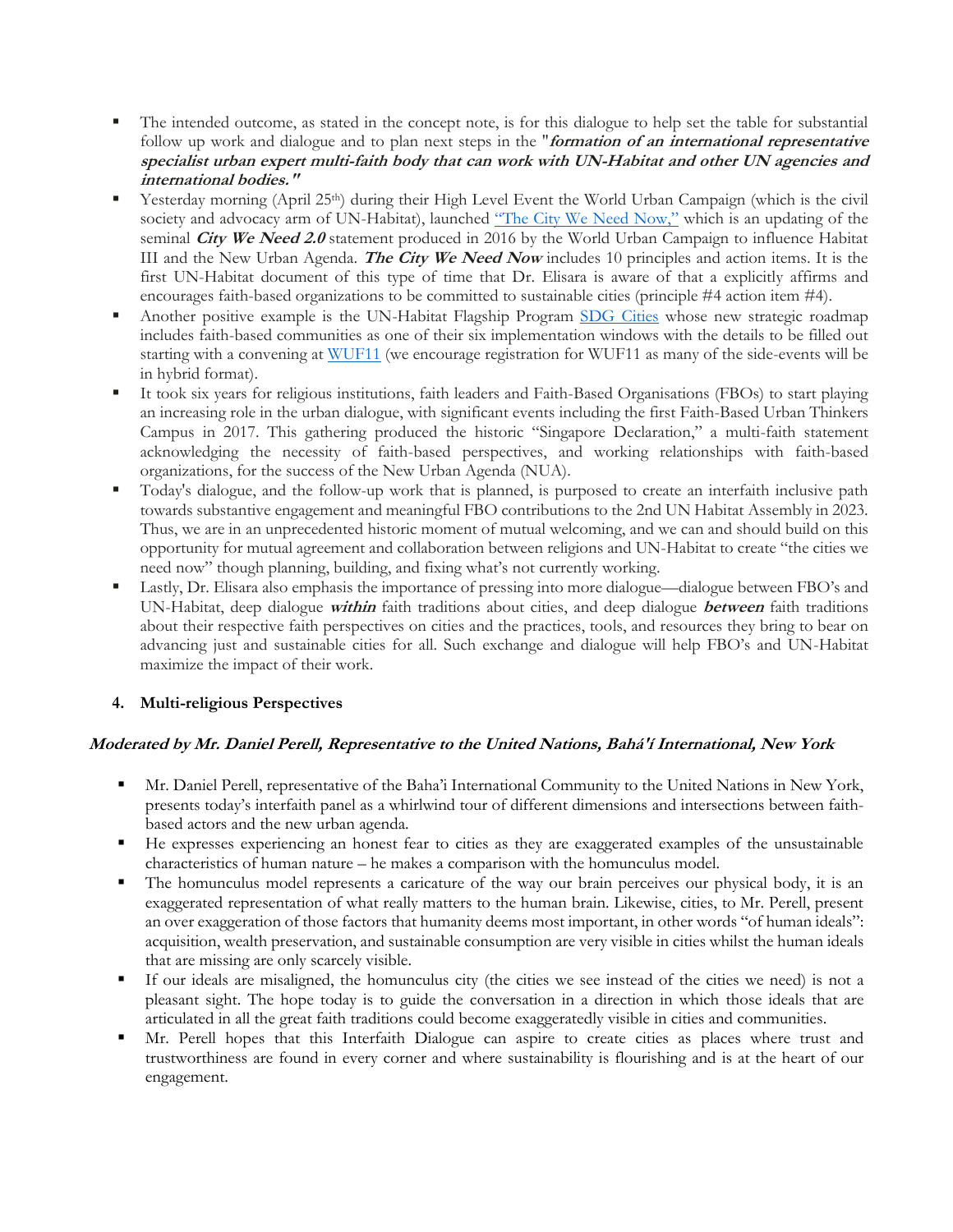#### **Priestess Beatriz Schulthess; President, Indigenous Peoples Ancestral Spiritual Council; Honorary President, Religions for Peace; Indigenous; Costa Rica**

- **Priestess Beatriz Schulthess, president of the Indigenous Peoples Ancestral Spiritual Council in Costa Rica,** commences by sharing that indigenous peoples always speak strongly about the fact that human beings are *interdependent with all that exists on the face of mother earth.* Interdependence is part of the indigenous Cosmo vision and consequents in the indigenous approach to (sustainable) living. They consider themselves, as human beings, as possessing an innate responsibility: to be guardians of Mother Earth. She continues her intervention as follows:
- Communities, cities, and nation states similarly are dependent on their immediate relations: their neighbors the land which they encompass, industries, its inhabitants, etc. Most certainly cities are dependent on the earth as provider of natural resources: the means that enables humanity to produce everything it needs, including places to live such as cities. As sustainable development goal 11 aims to make cities and human settlements inclusive, safe, resilient, and sustainable we also must understand that SDG 11 is interdependent with all the other SDGs.
- **Priestess Schulthess emphasizes that local to global decision-making should therefor also be comprised of an** interdependent approach: rather operating in boxes and silos, we must see the whole picture. For example, cities may incorporate the most advanced technology, but the cities and its technology will still depend on their immediate surroundings, the rural areas which is why it is only logical that sustainable cities cannot be developed without the sustainable development of rural areas.
- According to the World Bank, by 2050 7 out of 10 people will be living in a city. This implies that Sustainable Urbanization, and the eradication of poverty and inequality are extremely urgent. We must start creating cities that have the capacity to take care of everyone and change urbanization policies that only favor privileged and wealthy people.
- Lastly, Priestess Schulthess concludes that the trend for 'green and sustainability cities' is certainly an excellent and much needed trend, mainly when citizens of all socio-economic classes can be part of such efforts. In Brazil for example, unemployed people found interest and pleasure in planting vegetables in three areas provided by the city. Such initiatives for vulnerable people positively contribute to food security, improve their physical and psychological well-being, and simultaneously create greener cities.

## **Rabbi Daniel Swartz, Temple Hesed, Pennsylvania**

- In his intervention Rabbi Daniel Swartz, Executive Director of the Coalition on the Environment and Jewish Life, shares from his 30-year experience in working across the Jewish community on environmental issues. He explains that:
- The desire of societies to have a new and improved vision for the city dates all the way back to Prophet Jeremiah. In the teachings of the sages, we see both positive and negative commandments with regards to cities: positive requirements for urban green areas and the planting of trees in cities date back more than 2000 years. The prohibition of unhealthy practices and the regulation of industrial areas in cities are ancient concerns that have been recognized for millennia, even if they have been all too often ignored. The word 'Shalom' even means so much more than 'peace in terms of absence of war', it means wholeness and wellbeing. Thus, our new vision of the city needs to be: *to create 'peaceful' cities where people live in well-being and wholeness.*
- To build a new generation of those cities we, as religious leaders, need to consider the underpinning values that we find in our different faith traditions. A Jewish viewpoint, for example, is the notion of connection, the notion that the environment, people, and cities are connected. However, the challenge is that when most people, even esteemed religious leaders present here today, envision the environment they see it as something distant and as separate from people. The environment is everywhere, wherever we are and so is certainly the urban environment. To create healthy urban environments, we first need to understand that the environment is exactly where we are, it is not separated from us.
- Rabbi Swarz concludes with a short story which provides an excellent example to that notion of connection: in Leviticus a Rabbi tells a story of people sitting in a ship. One person decides to drill a hole under their seat not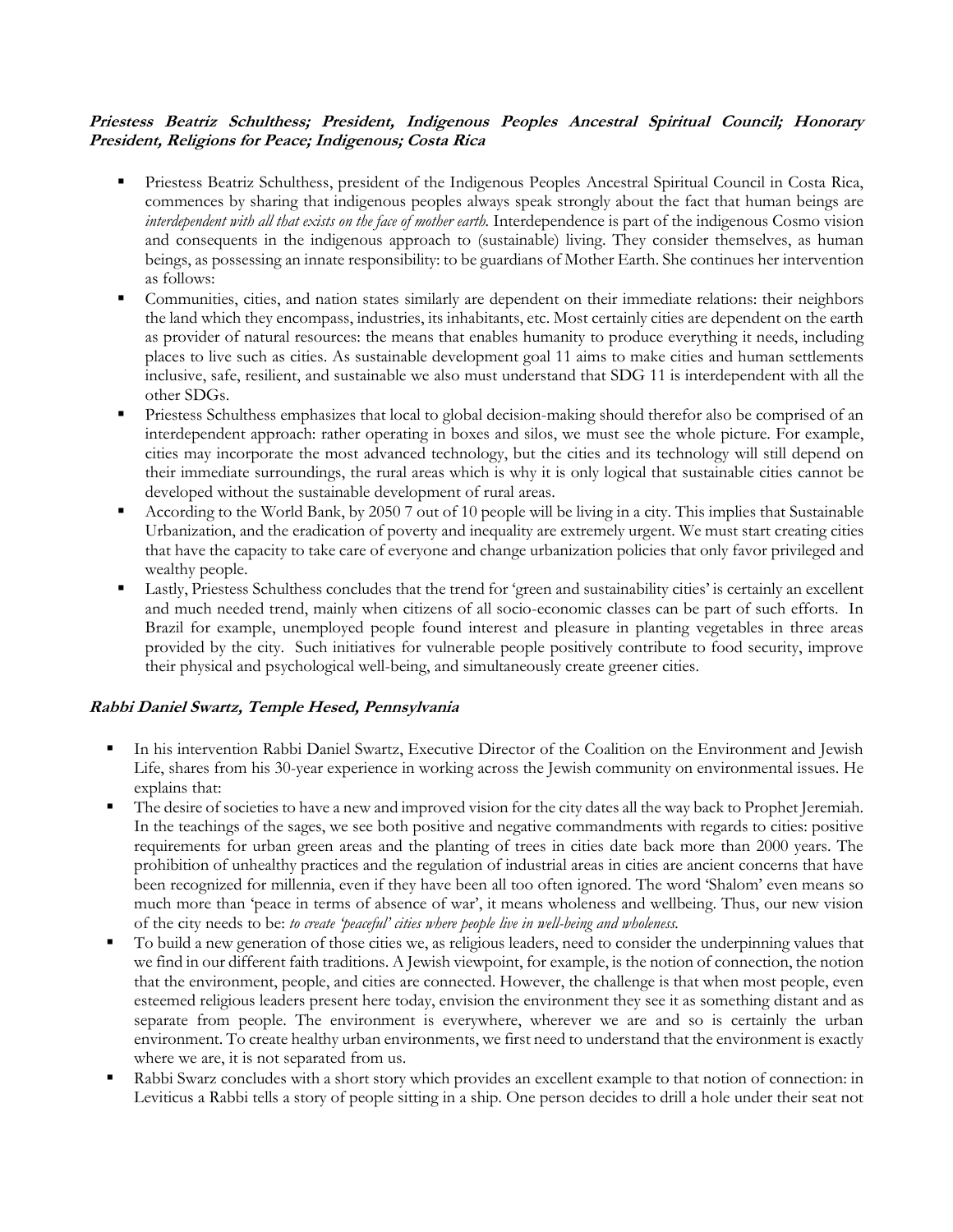understanding the alarming response of his fellow travelers. He is simply and only drilling under his seat so what is the problem? His fellow travelers remind him that by doing that, he is in fact sinking the whole ship. This hyper individualistic approach to life needs to change towards an approach of connection, not only in terms of our obligation to justice but for the purpose of love and the consequences of our actions. Religions can play an important role in making that change.

#### **Ms. Ana-Maria Daou, Head of Research and Courses Unit, Adyan Foundation Beirut Lebanon**

- Ms. Ana-Maria Daou, Head of Research and Courses Unit at the Adyan Foundation, opens her intervention with the following words: "we have always heard that urbanization was and still is a transformative trend". It is important to point that out because:
- With everything the world has been facing the past couple of years from climate change challenges to the Covid-19 pandemic, it has been hard to see how urban transformation can indeed be for the better.
- The Quito declaration on 'sustainable cities and human settlements for all' or the 'New Urban Agenda' highlights that the persistence of multiple forms of poverty, inequality, and environmental degradation remain among the major obstacles to sustainable development, worldwide. In countries like Lebanon these problems are often exacerbated by corruption, a lack of good governance, political clientelism and hate speech.
- Therefore, I would like to focus on my intervention today on three main things:
	- o First, on the educational level. Adyan Foundation has provided non-formal training classes to students non on issues related to identity, social cohesion, diversity, management, religious, and social responsibility, inclusive citizenship, and other related topics. We encouraged groups of students from different backgrounds to break barriers and work together on joint community initiatives. Additionally, we provided them with in-person and virtual tours to heritage sites. All these efforts are aimed at breaking mental and cultural barriers.
	- o Second, on the level of the involvement of faith-based actors which is highlighted in the Quito Declaration. In 2019, Adyan Foundation launched the forum for religious, social responsibility, which includes religious leaders, faith-educators, and media professionals working on religious media fields with the purpose to promote the concept of religious and social responsibility, which, just like CSR places responsibility on faith actors and institutions.
	- o The third and final level, the community level, where Adyan Foundation has responded to a disaster emergency, the 2020 Beirut explosion, by distributing food, medicine, and other essential supplies, as well as psychosocial support for thousands of citizens and non-citizens who were affected. This immediate response highlights how intimate urbanization is and how globalization should be directed towards positively transformative change down to the regional and community level.
- By adopting this multi-level approach, both top down and bottom up and participatory, we can develop methods and tools and properly apply these to localize sustainable urbanization.

## **Dr. Aditi Mishal, Chief Sustainability Officer, Govardhan Ecovillage**

- Today, Ms Mishal Chief Sustainability Officer of Govardhan Ecovillage presents a model to live in love and harmony with purposeful action for a better future for all. The positive solution towards sustainable and harmonious development of cities and urban areas. Today Ms. Mishal shares the following:
- Manual scavenging is a significant problem in India. At the same time, India and Pakistan are experiencing the worst heat wave since 1965 which has caused many deaths. Climate change is evidently presenting a huge problem in sustainable urbanization. Urbanization and heat rise have exacerbated the problem of manual scavenging. Unsustainable sanitation poses an immediate threat to sustainable urbanization, and it is vital that we solve this problem in India.
- A solution to this problem and towards achieving SDG11 can be provided by smart ECO villages in urban areas with faith-based organizations at the heart, funding through corporate sponsors, support from the indigenous community and tribal leaders, and strengthened by sustainable technology through science and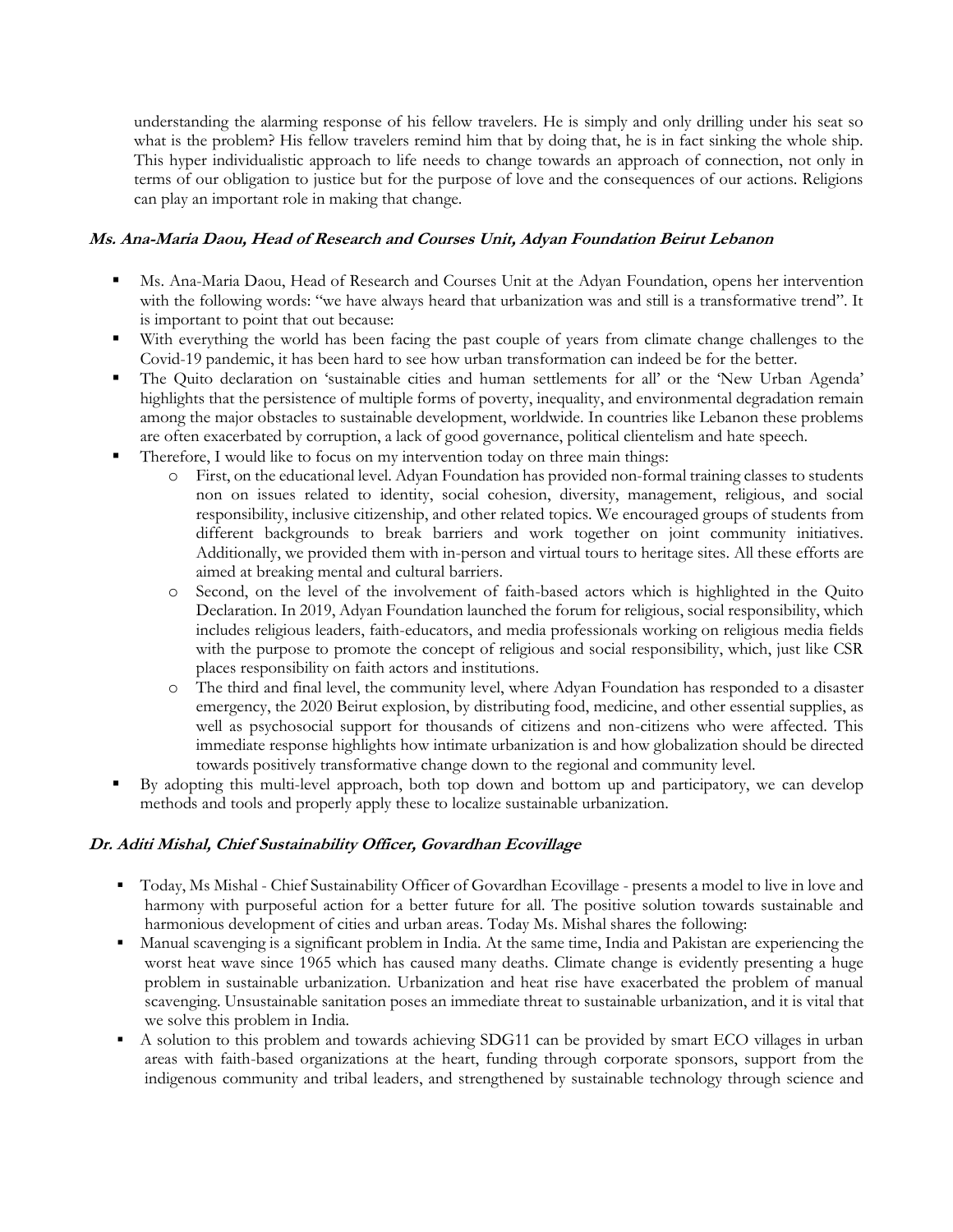technology partners and made possible with the support of governmental agencies. Govardhan Ecovillage is a living example of that solution and of a very concrete and realistic method to achieve SDG11.

## **Ms Molly Burhans, Founder and Executive Director, GoodLands, New York**

- Ms. Molly Burhans, Founder and Excutive Director of Goodlands, emphasizes that the the interconnection of sustainability practices is hugely important for environmental and urban management. This is one of the reasons she founded Goodlands with a mission to making land work for good.
- A concrete example of sustainable urbanization initiatives she has worked on is transforming old industrial buildings and cities through urban farming. With Goodlands, since 2016, Ms. Burhans has worked on the development of the first global map of the major world religion history. An initiative that answered to the challenge of understanding our environment. Mapping land ownership and environmental realities provides a clear overview of responsibility and action steps but amongst religious institutions there may be fear that mapping will lead to suppression.
- Ms. Burhans explains that the catholic network is the largest NGO network with plenty of sustainability ideas and insufficient implementation which is important to mention because faith-based organizations own 8% of the global environment and 5% of global forests. And then I found a good lands because perhaps a naive it when I was kind of discerning vocations, I started looking around the world gosh the Catholic health care system operates 26% of healthcare facilities globally and Catholic education, the largest non-governmental network of education and we must run the largest network of conservation right.
- The most important and urgent mission of humanity today is to not let the planet be destroyed and to look beyond conflict and destruction to ensure that humanity can flourish in peace and harmony. When we step back and consider this, we realise that it means that all SDGs, especially those that concern the environment, are interconnected, and affected by (religious) conflict.
- Religious institutions need to work together to implement their great ideas. The Catholic Church has a very structured organization, and many good ideas circulate in the institution, but the implementation of those ideas is lacking. Multi-religious efforts can help in finding improved approaches on governing assets , corporate management, and the sharing of values.

#### **Sheikh Ebraheem Ssali, Executive Secretary, African Forum for Muslim Councils; Member, Governing Board of African Council of Religious Leaders-Religions for Peace, Uganda**

- Sheikh Ebraheem Ssali, executive Secretary of the African Forum for Muslim Councils, expresses his gratitude for the opportunity to join this important meeting today, a meeting with a multi-stakeholder significance that can bring far reaching results to multi-religious cooperation in implementing the New Urban Agenda.
- The African Forum for Muslims Council has not been involved much with the New Urban Agenda and sustainable urbanization thus Sheikh Ssali acknowledges the potential of this participation today for bringing the New Urban Agenda to the agenda of the forum and to encourage African Muslim leaders to join on sustainability efforts. Religious inclusion is very significant in obtaining sustainability goals. He simultaneously recognizes the importance of the inclusion of religious institutions and faith actors in UN-Habitat efforts.
- Sheikh Ebraheem expresses a deep respect for the religious leaders that have a powerful role in shaping attitudes and opinions, and who move beyond the politics of their work.
- Sheik Ebraheem concludes by explaining that sustainability is in alignment with the Islamic perspective. Islamic traditions include a myriad of positive and significant teachings towards sustainable living. Islamic teachings embody principles and values on which sustainable living should be based, such as principles related to the environmental resource utilization, preservation of the natural balance, the permittance of God for humans to utilize sources of life in a manner which is not depleting but enjoys and values the beauty of creation.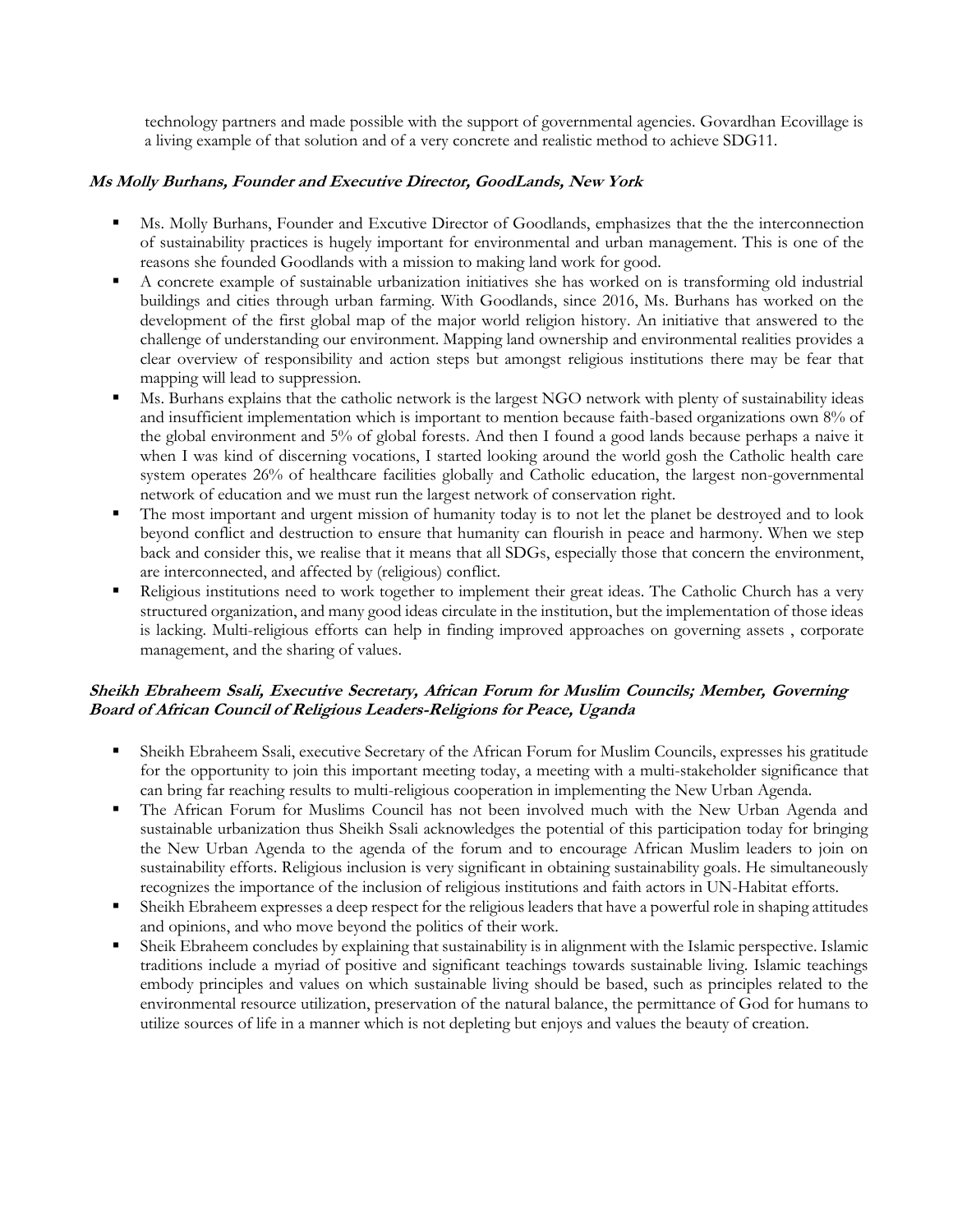#### **Prof. Omar Cortes, Executive Director, Chilean Association of Interreligious Dialogue for Human Development; Religions for Peace Chile**

- In his intervention Mr. Omar Cortes Gaibur, Executive Director of the Chilean Association of Interreligious Dialogue, refers to the philosophy of Mr. Bob Martin Buber. Buber's philosophy was centered around human encounter and dialogue, particularly exemplified in the relation with other men but ultimately resting on and pointing to the relation with God. This human-to-human and human-to-God dialogue ultimately becomes an educational praxis: each of the dialogue participants has in mind the other or others in their present being and turns to them with the intention of establishing a living mutual relation between him- or herself and them.
- At the city administrator's office in Santiago (City Hall) they have taken this philosophy into practice: an interreligious dialogue counsel was founded by the mayor, and it consists of religious leaders, civil servants, and city representatives. The council convenes monthly with the mayor to discuss the critical situation in respective neighborhoods. This dialogue welcomes different faith traditions to talk about ways to improve public spaces.
- Public spaces in Chile are subject to a lot of violence which is why urban planning and the inter-connectivity of the influences of different (faith) traditions is so vital the sustainability planning. The meetings of the council have also resulted in increased bike use and the greening of the city through sustainable means of transportation, planting trees, and energy.

## **Ms. Merylene Chitharai, Religions for Peace Interfaith Youth Network, South Africa**

- Ms. Merylene Chitharai, member of the Religions for Peace Youth Initiative, opens her intervention by stating that we live in times of great socio-economic and environmental difficulties: overpopulation, over pollution, shortages of basic facilities, poorly maintained architectural infrastructures which lead to decreased resilience, climate change, mass consumption, etc.
- The problems of today show us that we live in spiritual disharmony with mother earth and that life is asking us to pause, reflect and take another course of action: a sustainable course that holds the values and ethics of spirituality and religions. This course can be taken if we all develop an *'eco-consciousness'.*
- To answer the question on how to build sustainable and inclusive cities from a multi-religious perspective, Ms. Chitharai provides the following suggestions:
	- o We need to shift our mindset at both the national grassroots and global policy level
	- o Religious institutions should lead by example
	- o Multi-religious platforms provide creative solution-orientated opportunities
	- o We need to bring about a revolution in consciousness: eco-consciousness
	- o We need to inviting green technologies and become sustainable hubs
	- o Faith structures need to live by example by inviting organic solutions and creating a support structure
	- o Faith institutions can turn religious places of worship into sustainability examples: organic gardens to feed the community, green electricity, rainwater harvesting, and passive design principles
- Ms. Chitharai closes by concluding that these efforts, when connected to other multi-stakeholder platforms, can provide a support structure for the world to become more sustainable.

#### **Summary and Results**

#### *In her concluding remarks, Prof. Azza Karam, Secretary General of Religions for Peace, expressed her appreciation for the work of the panel. She then summarizes the key points and steps-for-action which were brought up today:*

 The value of faith in international discourse and to the solving of global problems should continuously be highlighted: the importance of faith communities and faith leaders is never emphasized enough but the multitude of ways in which communities of faith are crucial to moving forward in a sustainable way makes the involvement of multi-religious efforts impossible to deny.